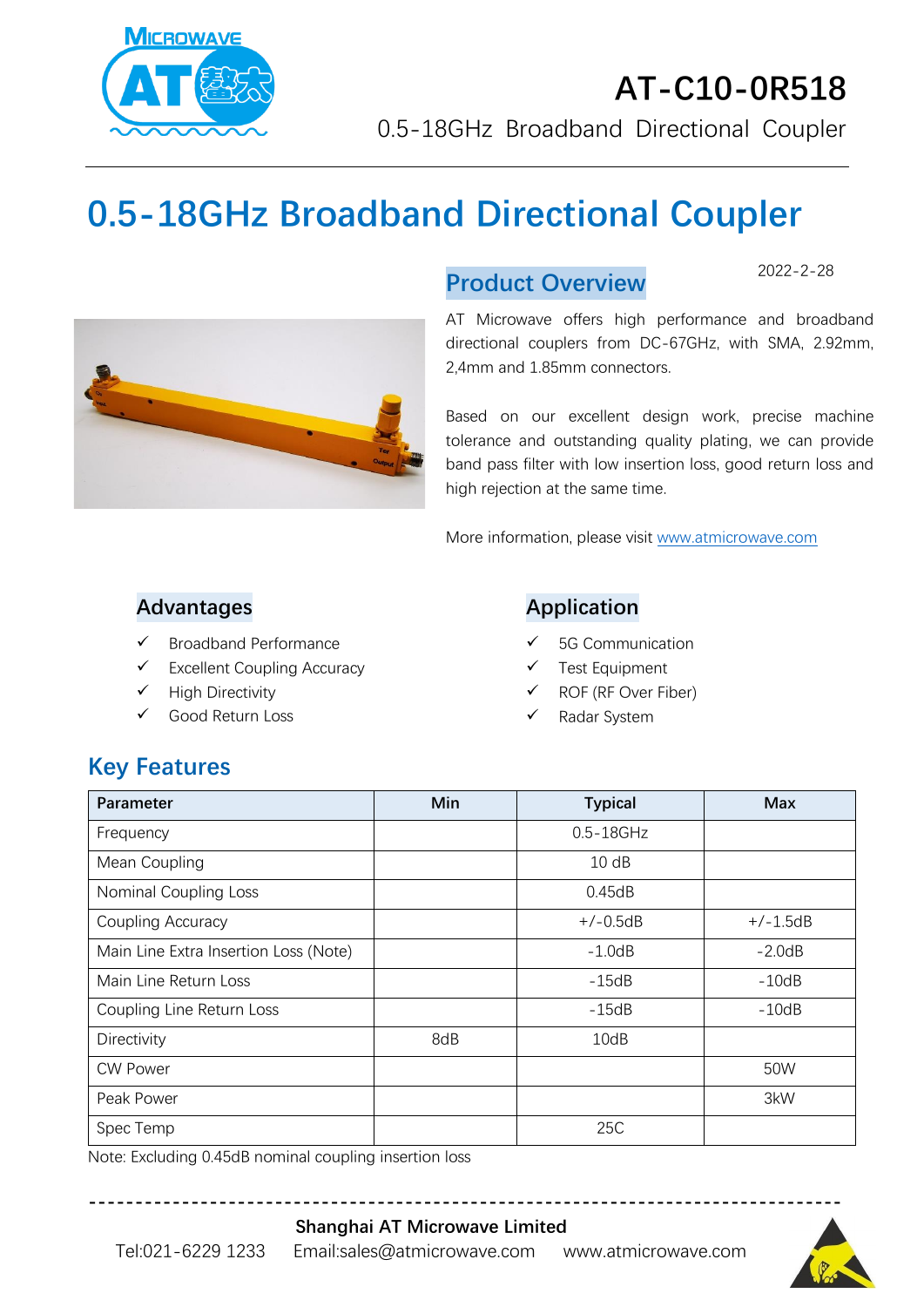

#### **Mechanical Information**

| <b>Item</b>   | <b>Description</b> |  |
|---------------|--------------------|--|
| Input Port    | <b>SMA Female</b>  |  |
| Output Port   | <b>SMA Female</b>  |  |
| Case Material | Aluminum           |  |
| Finish        | Painted            |  |
| Weight        | 80 <sub>g</sub>    |  |
| Size:         | See outline        |  |

## **Absolute Maximum Ratings Table**

| Parameter                    | Value            |
|------------------------------|------------------|
| RF Input Power CW            | 50W              |
| <b>Operating Temperature</b> | $-40$ to $+85C$  |
| Storage Temperature          | $-65$ to $+125C$ |

### **Notes:**

- 1. Datasheet may be changed according to update of MMIC, Raw materials , process, and so on.
- 2. This data is only for reference, not for guaranteed specifications.
- 3. Please contact AT Microwave team to make sure you have the most current data.

# **Dimension:** (unit in mm)



#### **Shanghai AT Microwave Limited**

Tel:021-6229 1233 Email:sales@atmicrowave.com www.atmicrowave.com